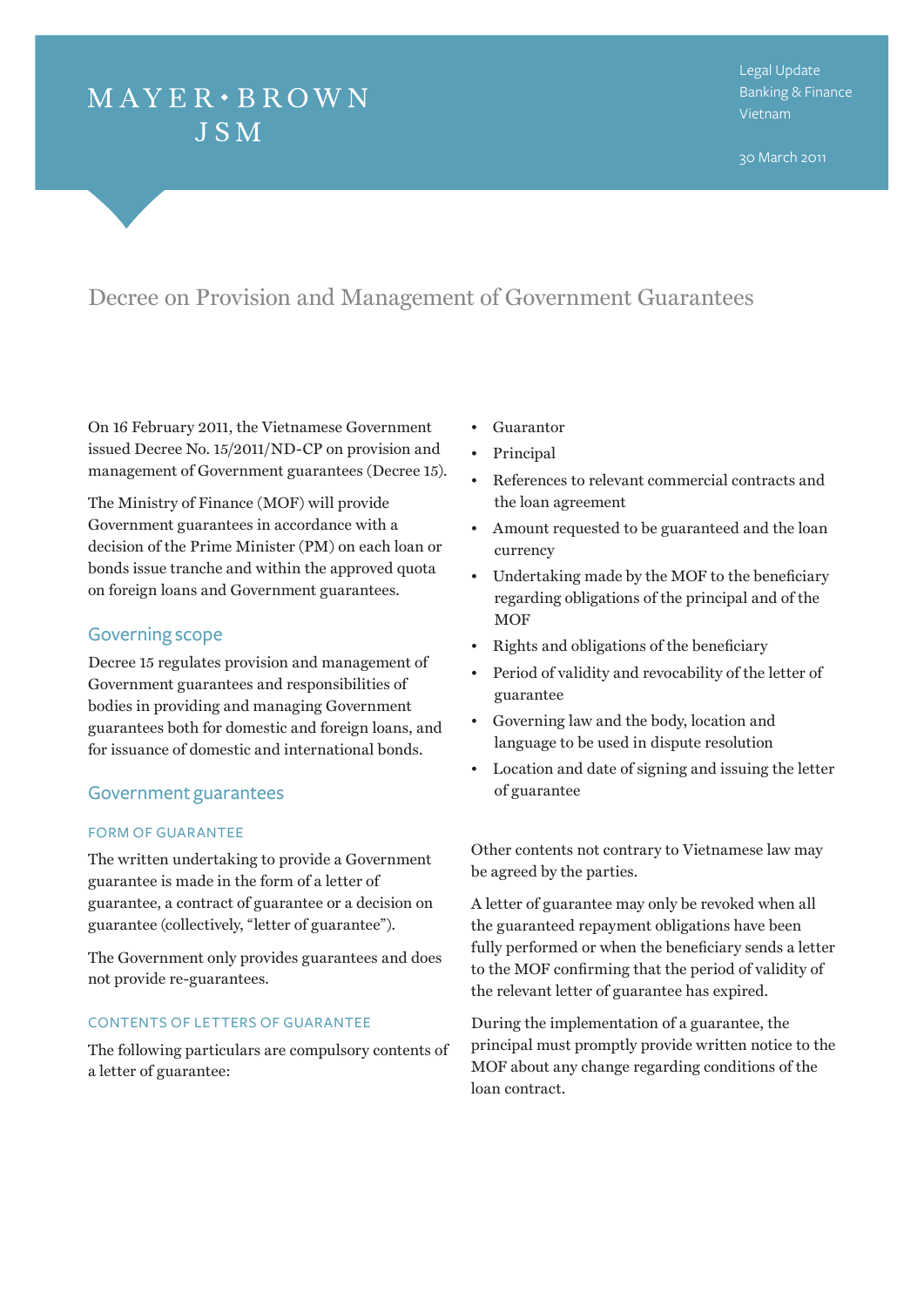If an amendment to a loan contract does not increase the total value of the guaranteed loan, then the PM will delegate authority to the MOF to issue a decision and a revised letter of guarantee.

If an amendment to the loan contract increases the total value of the guaranteed loan, then the MOF will request the PM's decision prior to issuance of a revised letter of guarantee.

### Responsibilities of principals

Among other things, the principal will be obliged

- • to discharge its obligations as the borrower or bond issuer as the case may be
- • to register mortgaged assets
- • to undertake during the Government guarantee:
	- » to not only assign a part or all of the shareholding or capital contribution portions of Vietnamese organisations and individuals to foreign investors until complete repayment of the debt obligation to the lender (the beneficiary) in respect of the outstanding debt corresponding to the ratio of the proposed shareholding to be assigned
	- » to ensure organisations and individuals owning shareholding or capital contribution portions of 5% or more of paid up charter capital must jointly provide a written undertaking to hold a minimum of 65% paid up charter capital during the entire duration of the guarantee. The principal must register a list of such shareholders and/or capital contributors with the Stock Exchange or Securities Trading Centre in accordance with guidelines of the MOF
- • Before loan repayment is made in lieu by the guarantor, the principal must sign a mandatory loan agreement containing the following clauses:
	- » On interest rate: Specifying the interest rate and the interest rate stipulated in the loan agreement or bond issue agreement. Interest

will be calculated from the date of repayment by the MOF in lieu of the principal up until the date the MOF recovers such amount paid

- » On the term of the mandatory loan agreement: the term of a mandatory loan agreement will be as decided by the MOF depending on the ability of each project to repay, but the maximum term is 5 years
- • If a principal breaches the undertakings in a mandatory loan agreement on 3 successive occasions, the principal must open a special account and the entire revenue of the principal must be remitted via this account in order to secure priority repayment of the Government guaranteed loan. The minimum balance in a special account will be equal to 100% of the amount due to be repaid during the next repayment period and must be retained for a period of 12 consecutive months

### Responsibilities of State regulators in implementing Decree 15

The MOF is the main State regulator implementing Decree 15 in co-ordination with the Ministry of Justice (MOJ) and the Ministry of Foreign Affairs (MOFA).

### RESPONSIBILITIES OF THE MOF

Among other things, the MOF provides Government guarantees in accordance with a decision of the PM on each loan or bond issue tranche within the approved quota on foreign loans and Government guarantees; appraises the financial plan and the application file for the guarantee; and approves assignment or transfer of a Government guaranteed loan or bond issue.

#### RESPONSIBILITIES OF CO - ORDINATING BODIES

The MOJ will be responsible for:

• participating in negotiating and providing its opinion on legal issues in foreign loan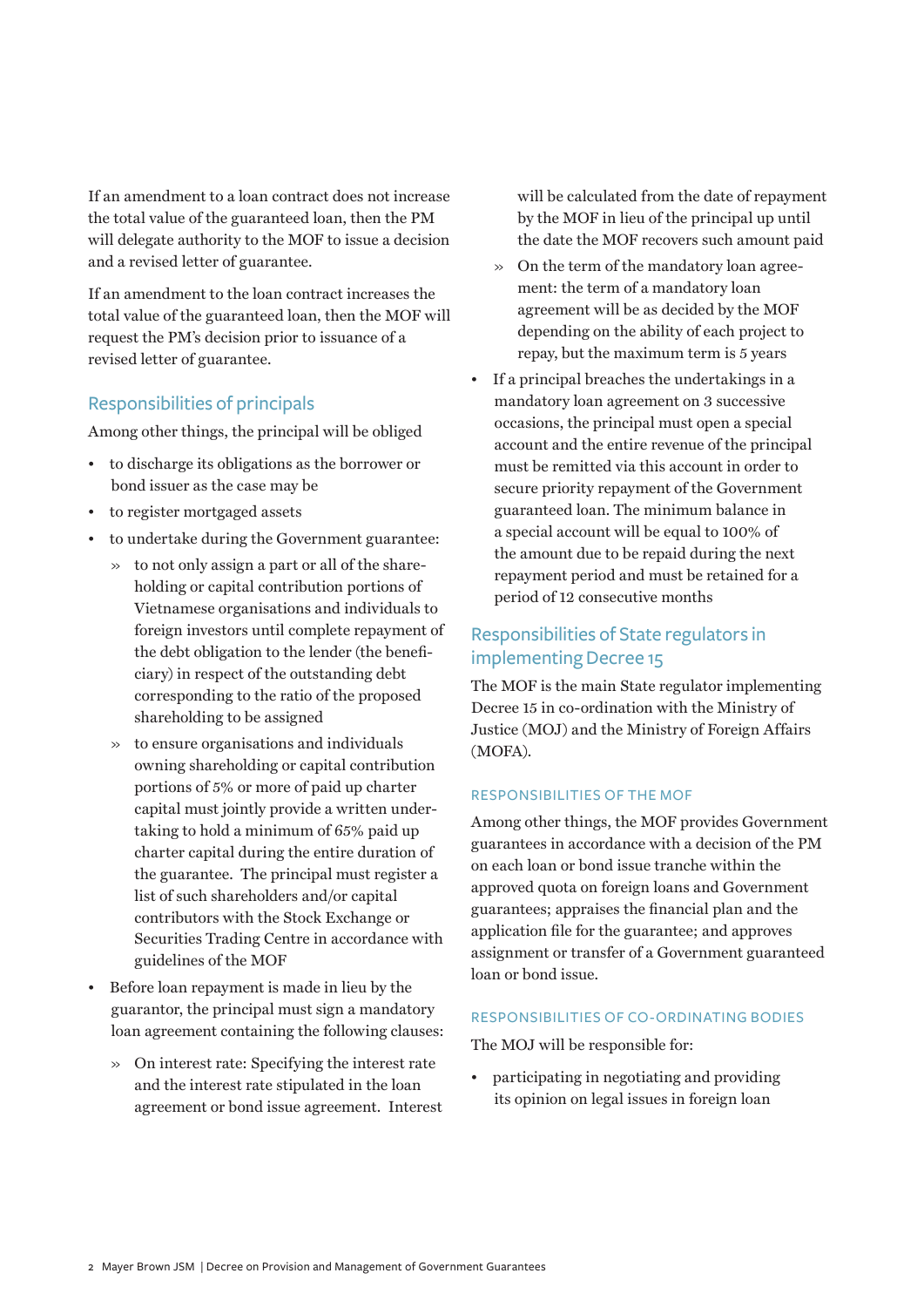agreements, in international bond issue agreements and in letters of guarantee prior to submitting same to the PM for his decision; and to provide its opinion on other legal issues in foreign loan instruments and instruments regarding repayment of foreign debts by domestic enterprises and economic institutions at the request of borrowers, lenders and the MOF

- presiding over negotiating and providing legal opinions on foreign loan agreements, international bond issue agreements, letters of guarantee, guarantors and principals
- • co-ordinating with the MOF in dealing with any legal dispute arising from, and regarding, implementation of letters of guarantee

The MOFA will co-ordinate with the MOF to appoint appropriate Vietnamese representative offices abroad to receive legal files regarding Government guarantees in cases where the legal proceedings procedures stipulated in the foreign loan agreement and letter of guarantee require such office in the foreign country to receive the legal file.

### Programs and projects eligible to be considered for a Government guarantee

- • Investment programmes and projects in which investment is decided by the National Assembly or the PM
- • Programmes and projects applying high technologies and projects in energy, mineral exploitation and processing, or export production or provision of export services decided by the PM in conformity with national socio-economic development
- • Programmes and projects in localities eligible for State investment incentives as decided by the PM

### Conditions for provision of Government guarantee

To obtain a Government guarantee, an applicant must satisfy specified conditions with respect to the

- program/project;
- borrower or bond issuer; and
- loans or bonds to be issued.

### Level of guarantees and guarantee fees

The level of a guarantee must not exceed 80% of the total investment of the program/project including all relevant loan fees.

In the case of a foreign-invested enterprise eligible for a Government guarantee, only the portion of the loan capital of the Vietnamese party in the enterprise will be guaranteed.

The maximum guarantee fee must not exceed 1.5% per year of the guaranteed debt balance. In the case of late payment of guarantee fee, the enterprise will pay interest on the late amount.

Upon repayment, if the enterprise fails to pay or fails to make full payment, the guarantor will pay as committed in the letter of guarantee. The guaranteed enterprise will be responsible to return to the guarantor all such payments made plus all costs incurred as a result of such payment on its behalf.

### Procedures for provision of guarantees

Decree 15 specifies prescribed content in an application file for provision of a Government guarantee. Notably, the application requires:

- • Audited financial statements for the last three years. If an enterprise is newly established or has not been operating for a full three years, there must be written undertaking(s) from the owner's representative, the owner or the parent company ensuring ability to repay the loan. The contents of the undertaking(s) from the owner's representative, the owner or the parent company are aimed at ensuring their readiness to repay if the guaranteed enterprise runs into difficulties regarding repayment
- • Written undertakings must be in the standard form issued with Decree 15